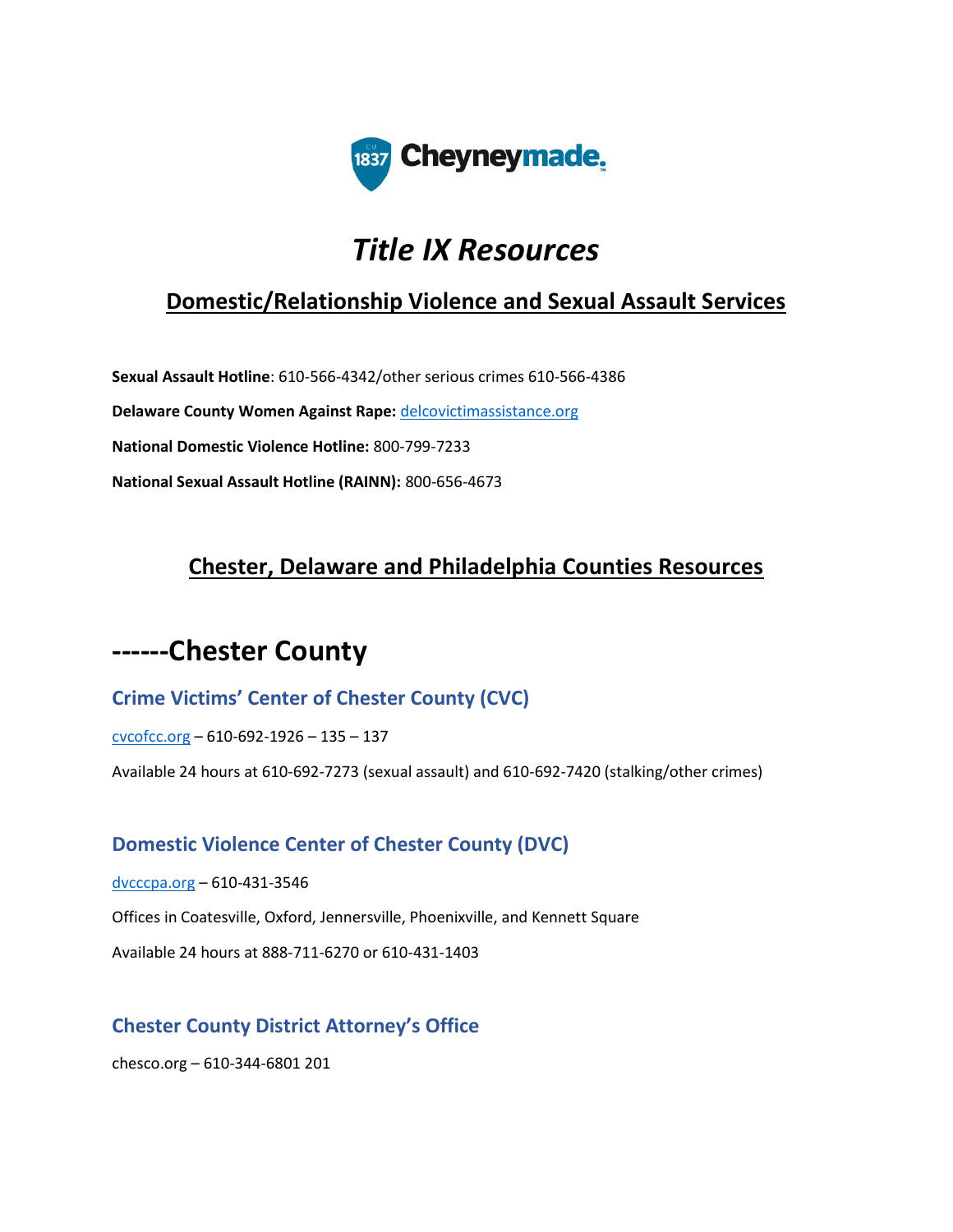#### **Legal Aid of Southeastern Pennsylvania**

[Lasp.org](http://lasp.org/)

610-436-4510 222

#### **Chester County Bar Association: Access to Justice Program**

[chescobar.org/index.cfm?pg=AccesstoJustice](http://chescobar.org/index.cfm?pg=AccesstoJustice)

877-429-5994 or 610-436-4510



#### **Delaware County Mobile Crisis Unit**

[Dciu.org/domain/179](http://dciu.org/domain/179)

#### **Delaware County Crisis Connections Team DCCCT (24/7)**

855-889-7827

#### **National Hot lines**

**Suicide Prevention Lifeline**: 1-800-273-8255

**Sexual Assault Hotline**: 1-800-656-4673

**Domestic Violence**: 1-800-799-7233

## **------Philadelphia County**

#### **Philadelphia Center Against Sexual Violence**

[WOAR.Org](http://woar.org/)

215-985-3333 (24 hour hotline)

#### **Philadelphia Domestic Abuse Hotline**